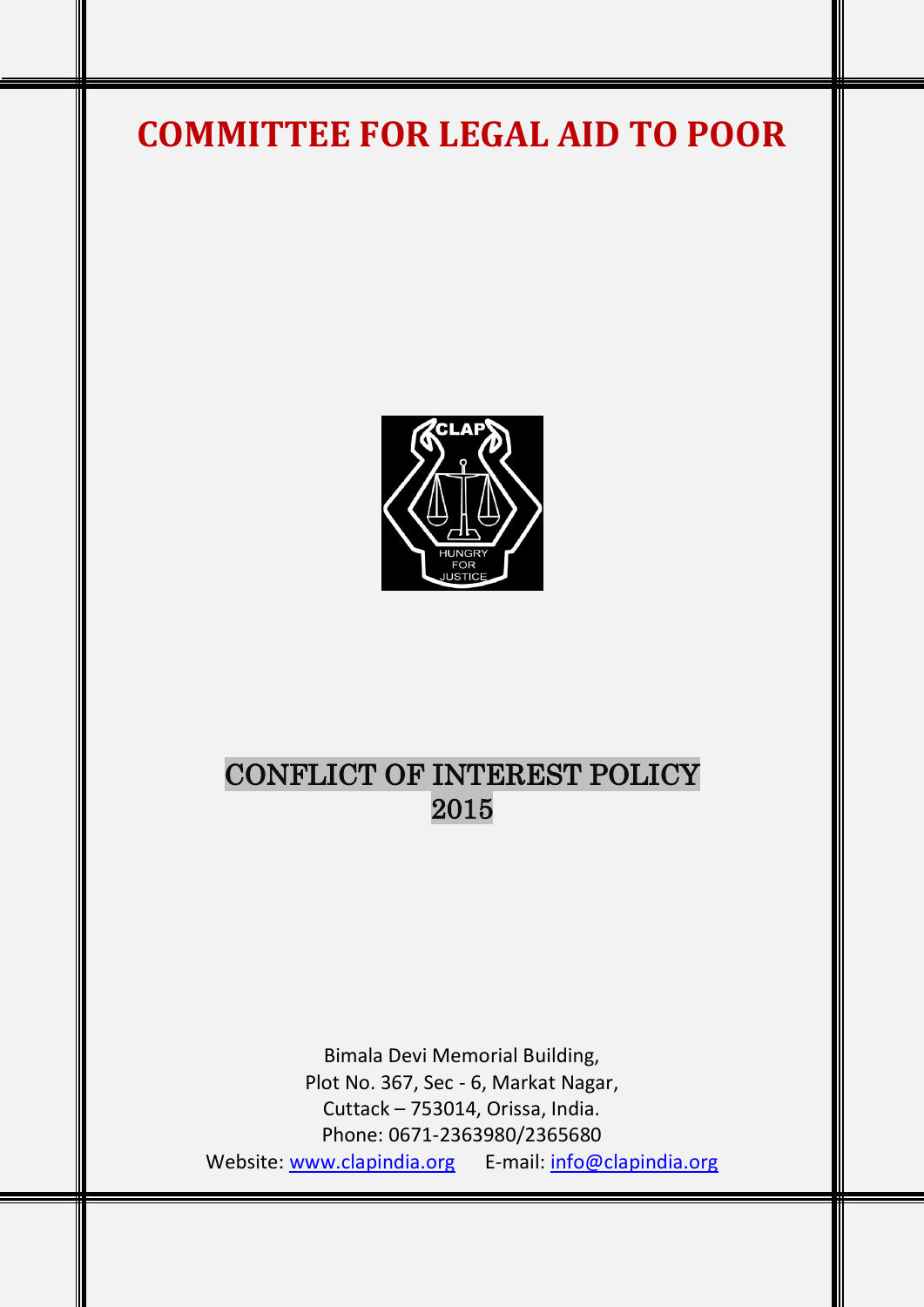

**CONFLICT OF INTEREST POLICY** 

### **1. Principle:**

- 1.1. The staff of Committee for Legal Aid to Poor (CLAP) aspires to the highest levels of ethical conduct in all of their work for the organization.
- 1.2. We will avoid any inexpedient conflicts of interest-real or potential-between our personal interest and the interest of CLAP.
- 1.3. Avoiding conflicts of interest is the overall principle in fighting corruption. Conflict of interest arises from situations in which you as a CLAP employee have a private interest that could influence your professional performance. Conflicts of interest can occur quite frequently and are not necessarily corrupt. It is how they are identified and managed that is important. If conflict of interest situations are not properly identified and managed, they can endanger the integrity of CLAP and can result in corruption. The staff member is expected to show good judgment and when in doubt, contact the superior. In questions of conflict of interest it is important to use personal judgment and common sense to make the right decisions.
- 1.4. CLAP has adopted a conflict of interest policy to ensure the legal and ethical integrity of its decision-making and to make clear that no organization or individual benefits inappropriately because of a relationship with either staff, partners or Board Members of CLAP.

#### **2. Prohibited Transactions:**

- 2.1. While initiating partnership, appointing consultants and entering into other services agreements the organization shall be driven by the following where financial involvement exists.
- 2.2. We shall not engage in partnership with any organization or individual where the concerned officials of CLAP is a board member of that organization, or respective CLAP official is related to any of the board members / management team members of that organization or that individual.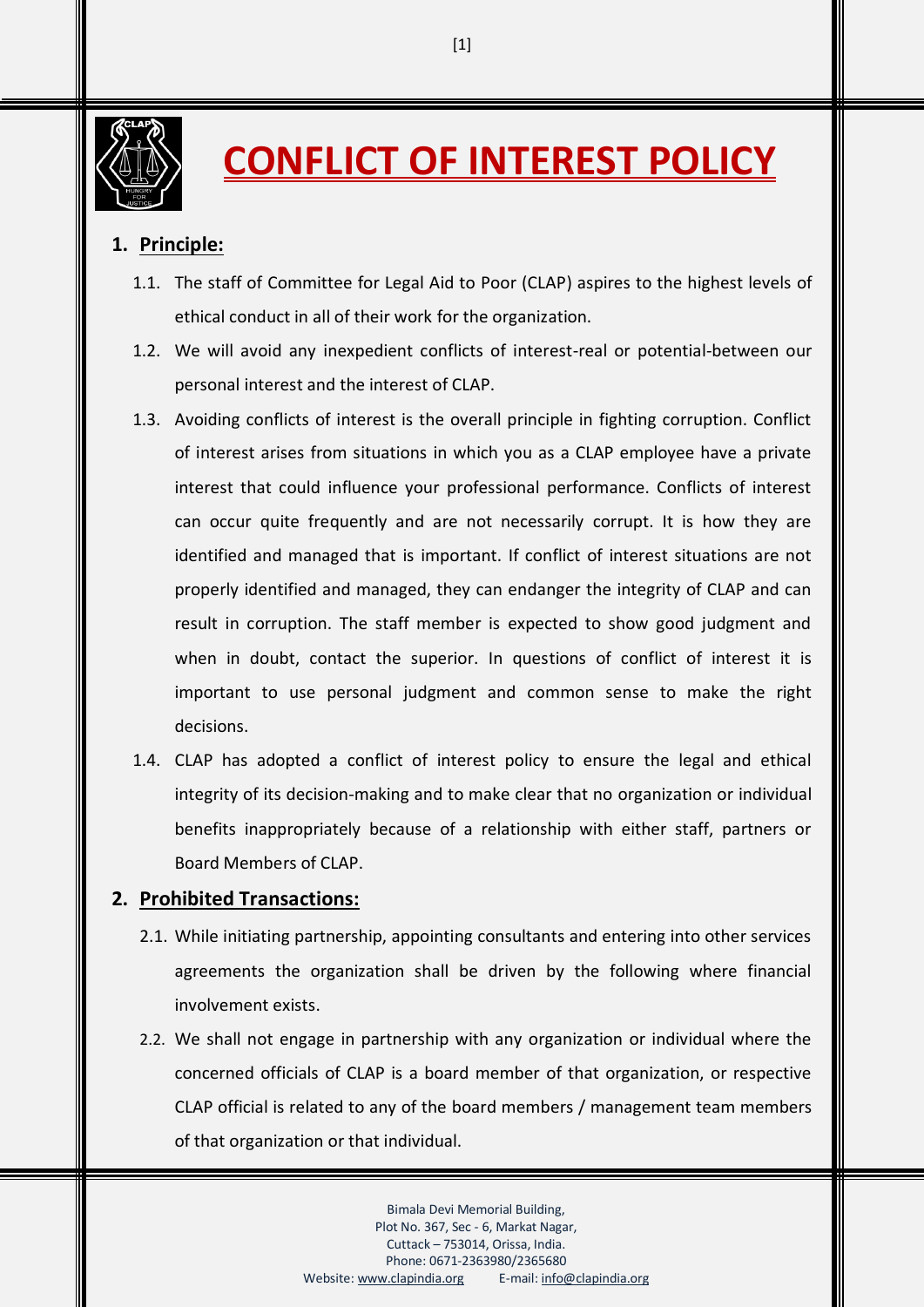- 2.3. Due care needs to be exercised in the appointment of Consultants so that it does not cause conflict of interest. We shall not appoint any Consultant or Service Provider who is affiliated with an organization where a CLAP official is also a board member of any such organistion.
- 2.4. This principle will apply for all consultancies and services, small, long term and large.
- 2.5. We shall also not appoint any Consultant and other services provider who is a close relative of either a CLAP staffer or of CLAP's Board Members and partners.

#### **3. Procedure for related party transaction:**

- 3.1. If we have to involve financially with any related party under any exceptional circumstances then the Executive Committee will give a formal approval.
- 3.2. Formal approval will involve submission of a note to the Executive Committee describing the nature of involvement and relationship, explanation on exceptional circumstances, task, financial involvement and period of transactions.
- 3.3. Formal approval from Executive Committee for engagement of any Consultant or Service Provider who is related to Staff or Board Member is a necessary condition.

#### **4. Disclosure of related party transactions:**

4.1. Our year end statutory accounts will disclose related party transactions as per the generally accepted accounting and auditing standards.

#### **5. Disclosure of existing related party transactions:**

5.1. All CLAP staff will have to disclose their all existing related party transactions by March 31<sup>st</sup> every year. This disclosure should include-nature of involvement and relationship, circumstances task, financial involvement and period of transaction. This disclosure note must be submitted to Executive President by 31<sup>st</sup> March every year.

#### **6. Definition of Relative:**

- 6.1. For the above purpose of this policy relative means:
	- a. Spouse / parents of the individual;
	- b. Brother or sister of the individual or their children;

Bimala Devi Memorial Building, Plot No. 367, Sec - 6, Markat Nagar, Cuttack – 753014, Orissa, India. Phone: 0671-2363980/2365680 Website[: www.clapindia.org](http://www.clapindia.org/) E-mail[: info@clapindia.org](mailto:info@clapindia.org)